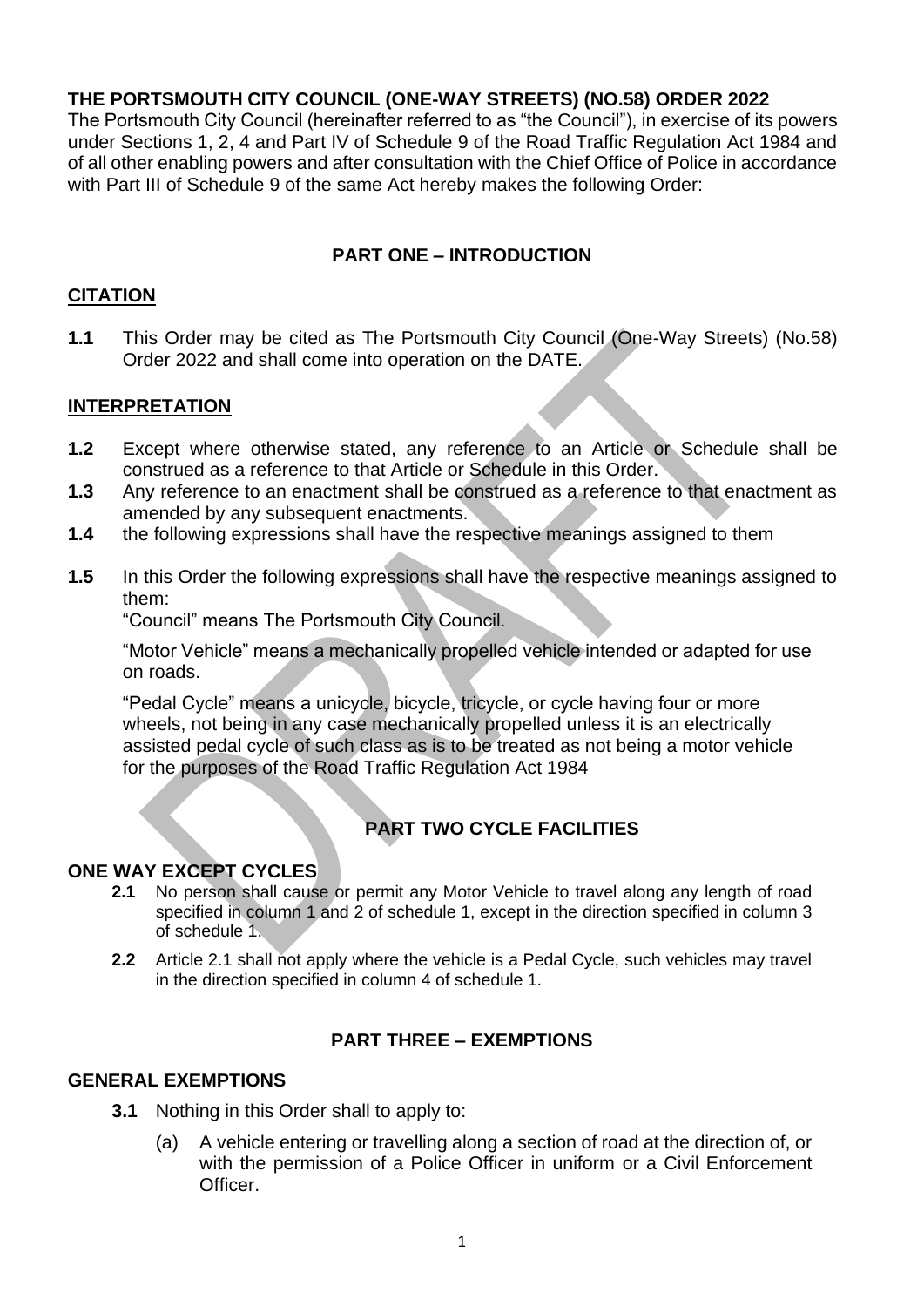- (b) A vehicle being used for fire and rescue (within the meaning of the Fire and Rescue Services Act 2004), ambulance (including providing a response to an emergency at the request of an NHS ambulance service), bomb or explosive disposal, special forces, police or National Crime Agency purposes and the observance of a provision of this order would be likely to hinder the use of that vehicle for the purpose for which it is being used.
- (c) A vehicle entering or travelling along a section of road in order to prevent an accident.
- (d) A vehicle being used in connection with any building, industrial or demolition operations, the removal of any obstruction of traffic, the maintenance improvement or reconstruction of the road, the laying, erection, alteration or repair of any sewer, or of any main, pipe or apparatus, for the supply of gas, water or electricity or of any telecommunications apparatus and the observance of a provision of this order would be likely to hinder the use of that vehicle for the purpose for which it is being used
- (e) A vehicle is being used by or on behalf of the Council in pursuance of a statutory power or duty and the observance of a provision of this order would be likely to hinder the use of that vehicle for the purpose for which it is being used
- (f) A vehicle is being used by or on behalf of a Statutory Undertaker in pursuance of a statutory power or duty and the observance of a provision of this order would be likely to hinder the use of that vehicle for the purpose for which it is being used

# **PART 4 CONTRAVENTION**

**2.3** Any vehicle failing to comply with the provisions of this Order shall be in contravention and a penalty charge shall be payable.

Given under the Common Seal of the City of Portsmouth this day of 2022.

#### **THE COMMON SEAL** of **THE PORTSMOUTH** ) **CITY COUNCIL** was hereunto affixed in the )

presence of:  $\qquad \qquad$ )

…………………………………....

Authorised Signatory